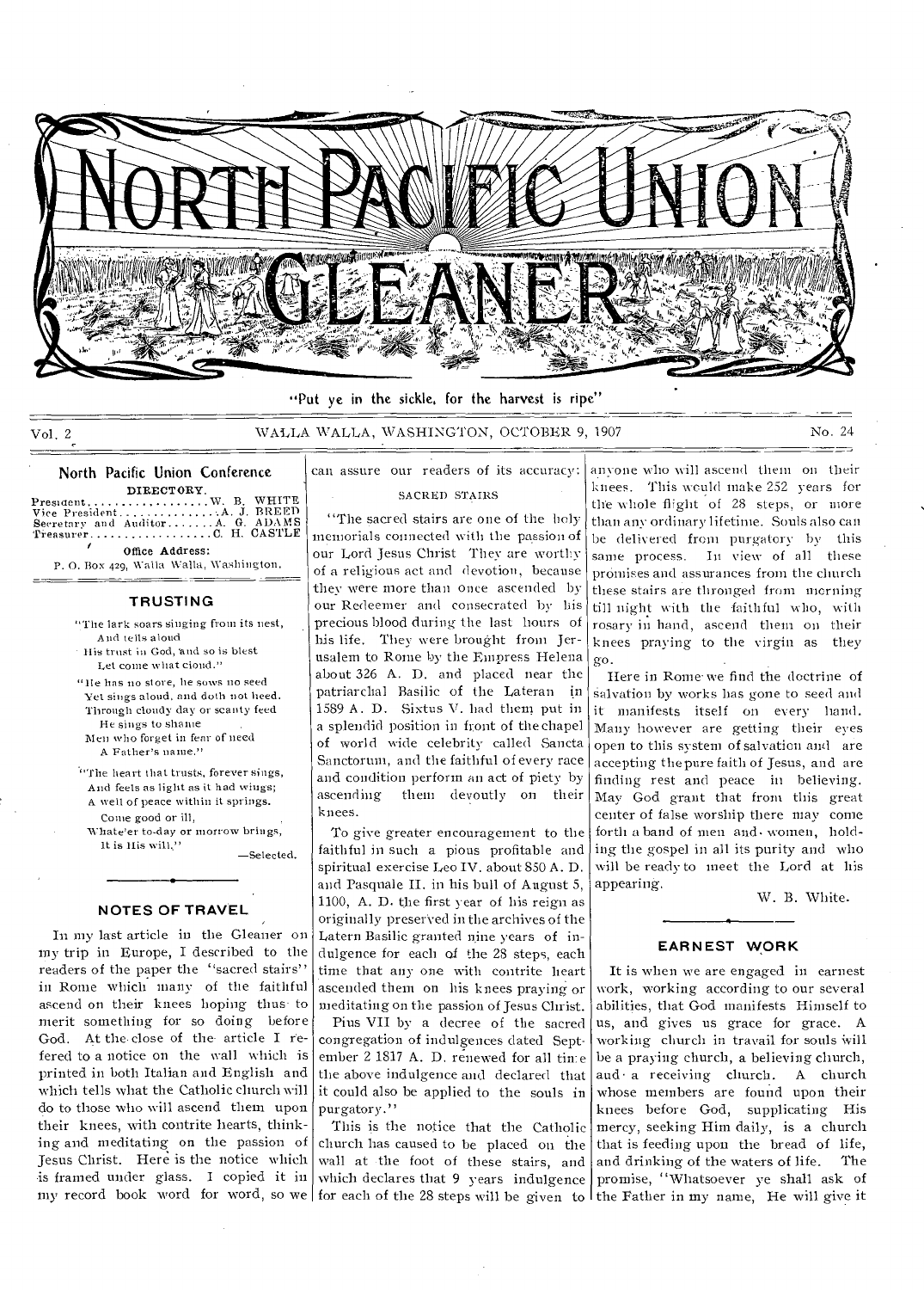you," will be verified to them. Christlike activity, pursued with persevering zeal will bring large returns. There will be an enlarged experience in love, and the human agents will have elevated views as to what God would do through them as they stand at their post of duty. Then will the church arise and shine, realizing - that the glory of the Lord has risen upon her, and that darkness is receding. Missionary success will be proportionate to whole-hearted, thoroughly consecrated effort. Every departure from true missionary effort, every failure to cherish the missionary spirit, has reacted upon the church, and there has been a decline of spirituality. But every earnest effort that has been made in missionary lines has brought spiritual health to the church, and has not only increased the membership of the church, but has. increased its holy zeal and' gladness.

The commandment-keeping people of God, ere long, will be placed in a most trying position; but all those who have walked in the light, and diffused the light, will realize that God interposes in their behalf. • When everything looks most forbidding, then the Lord will reveal His power to His faithful ones. When the nation for which God has worked in such a marvelous manner, and over which He has spread the shield of Omnipotence, abandons Protestant principles, and, through its legislature, gives countenance and support to Romanism, in limiting religious liberty, then God will work in His own power for His people' that are true. The tyranny of Rome. will be exercised, but Christ is our refuge.

#### • SELF-DENYING SACRIFICE

Many have been 'altogether too long in a sleepy condition. While some have worked intently, and have manifested unfailing energy, others have stood as spectators, and have been ready to make remarks of a critical character as to<br>methods and results. This they are methods and results. ready to do, though they have never exercised their minds in originating any plans whereby precious souls might be saved for Christ. They stand ready to find fault with those who do something. When these indolent souls awake and show some signs of returning consciousness, they are disappointed if others do not at once find them pleasant places in the work. It is a great shock to them

without painstaking, self-denying, selfcrucifying efforts. They expect success, and think they must have the same order of success as did the apostles on the day of Pentecost. This success they will have when they go through the experience of humble, self-denying sacrifice as did the apostles. When they present as earnest supplications from broken, contrite, believing hearts as did the apostles, then the same proportion of success will attend their labors. ''For thus saith the high and lofty One that inhabiteth eternity, whose name is Holy: I dwell in the high and holy place, with him also that is of a contrite and humble spirit, to revive the spirit of the humble, and to revive the heart of the contrite ones." "To this man will I look, even to him that is pool and of a contrite spirit and tremblet i at my word."

#### HOME MISSIONARY WOF K

to find out that work can not be done forth efforts to make their infi ience as The home missionary spirit is little known among us, and its man festation is greatly needed in every line of work. A portion of the church has begun to exhibit some activity along missionary lines. But if we do not awz ke more generally and fully, then those who know not the truth for this time will advance before us and block up our way. How long will it take to wake up the idlers? When will they become faithful witnesses for God? How long will it be before they yoke up with Christ? How much time each day is set apart for the worship of God? How many have seasons for contemplation and for• fervent prayer? How many have educated themselves in economical habits, so that they may have gifts, and offerings for the Lord's house? How many have had their hearts warmed by the practical exercise of benevolence? How many have made earnest efforts to inspire others to work for the Master? To work at home successfully will need a spirit, faith, and perseverance that will not fail nor be discouraged There is not one inactive in heaven, and no one will enter the mansions of bliss who has failed to show love for CL:ist, who has put.forth no efforts for the salvation of others. Who can tell the work that might have been done in our churches if those who had advocated the ruth had not left these feeble churches. If all our people had been faithful, diligent, Godfearing servants of Christ, and had put

far-reaching as possible at home, where they were, how many souls might have been saved! One taper kindled in one place might have been the means of kindling many others, and the result would have been that the voice of praise and thanksgiving would have been heard, and many would have said, ''What hath God wrought! He bath done exceedingly abundantly above all that •we asked or thought."—Special Testimony.

#### **IDLENESS**

"Not slothful in business; fervent in spirit; serving the Lord." There is but one remedy for indolence, and that is to throw off sluggishness as a sin that leads to perdition, and go to work using the physical ability that God has given yon for this purpose. The only cure for a useless, inefficient life is effort, determined, persevering effort. The only cure for selfishness is to deny self, and work earnestly to be the blessing that you can be to your fellow men. "He that observeth the wind shall not sow; and he that regardeth the clouds shall not reap.\_ •

So God's human agents, we are to do the work that He has given us. To every man He has given his work, and we are not going to give ourselves up to conjecture as to whether or not our earnest endeavors will prove successful. All that we as individuals are responsible for is the unwearied, conscientious discharge of duty that some one must do; and if we fail to do that which is placed in our way, we can not be excused of God. .But having done the best we can, then we are to leave all results with God. But it is required of us that we exercise more mental and spiritual power. It is your duty, and it has been your duty every day of the life God has graciously given you, to pull at the oars of duty; for you are a responsible agent of God.

The command to you is, "Go work to-day in my vineyard." We are all God's workmen, and not one is to be idle; but I would ask, What are you doing for the Master, in order that you may hear His words of approval, "Well done, thou good and faithful servant; thou hast been faithful over a few things, I will make thee ruler over many things"? God never makes a mis-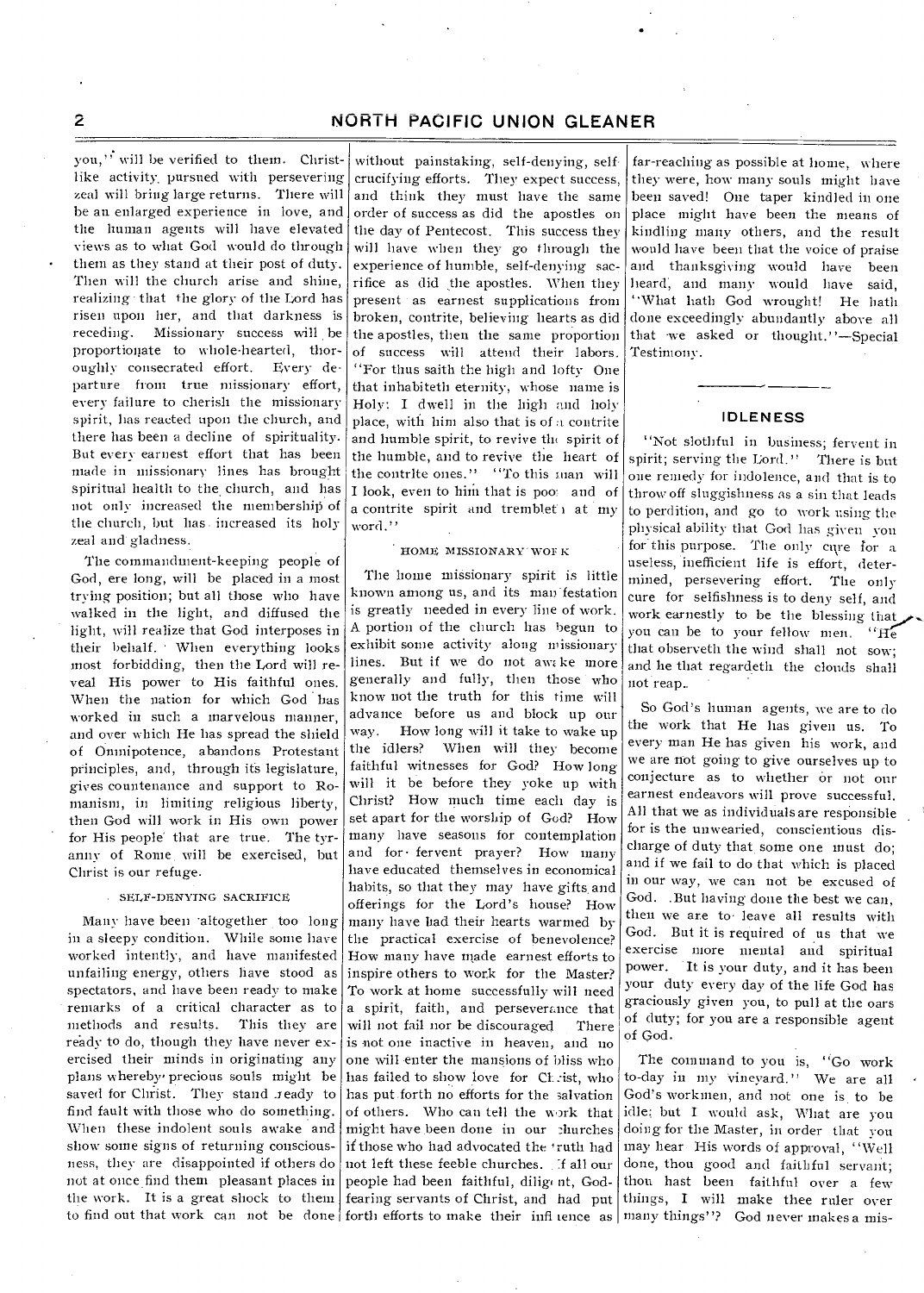take; He will never call men good and faithful who are not good and faithful. —Special Testimonies.

### **MISSIONARY WORK**

We presume none of our readers need instruction as to the vastness or importance of what is termed missionary work. Living as we are, so very near the close of this world's history, so very near the time when Jesus shall appear; it does not seem possible for anyone who has once known this truth to fail in realizing the magnitude of a work that has for its object the carrying of the gospel to every nation and kindred and tongue and people. •

Assuming that We all, as individuals, truly sense the greatness of the work, still after all, this is not the phase of the question that appeals to our minds as most important. Believing as we do that this is Gods work, and knowing that what God has purposed will surely be accomplished, the question then remains, what relation do we sustain to the work as individuals? Have we any part to perform in this stupendous task of warning a world and carrying the message of salvation to a race of sinners? In response to these inquires let Him answer who created man in his own image and after His likeness, and further, created him for his glory: "To every man his work," Mark 13:34. "As thou hast sent me into the world even so have I also sent them into the world." John 17:18 "For God sent not his Son into the world to condemn the world; but that the world through him might be<br>saved." John 3:17 From a special From a special testimony I read these words: "God works, angels work and men ought to work for the salvation of souls." According to the foregoing quotations it appears quite clear that God has delegated to man solemn responsibilities in connection with his work in the earth. The success of God's work is not dependent upon man, but God has graciously given man a part in his work. But our success in the Christain life depends largly upon the manner in which we relate ourselves to God's work. If we possess heartfelt appreciation for the gift of Christ and his righteousness we can not refrain from doing something for the Master.

ourselves from duty, from bearing re- lowed, many times it may so happen H. W. Decker. That God approved of If upon the other hand we excuse

sponsibilities in the church, in the sabbath school or in missionary efforts at home or abroad without some • valid reason, we may rest assured that such tendencies are indicative of spiritual decline, and should serve as a warning against spiritual lethargy and idleness that if indulged will lead us away from God and his truth.

Earnest, faithful work for the salvation of souls is usually if not always ac, compainied by rapid development of christain character. This is because the worker feels his need, and seeks God by prayer and supplication for his spirit to accompany his efforts in behalf of the perishing.

Work is evidence of life in the christian, and a working church is the best evidence of spiritual life in that church. If a church needs reviving let the elder or leader call them to-gether, and pray earnestly for the bestowal of the spirit for service, organize for work. and immediately enter upon that work.

The facilities for work are ample to supply all our church members young and old. A splendid opportunity now awaits all who care to have a part in this grand closing work of the third angels message. I refer to the special edition of the Signs. This edition begins with a Worlds Missions Special, double number, which cannot fail to give greater interest and energy to all who are desirous for the success of missionary effort. This Missions Special is to be followed by a Gospel Series of 25 numbers.

The price has been placed so low, that none.who wish to engage in this noble work will for lack of means, be prohibited front doing so. The end of all things is near. Just now is the time to work. Who will volunteer for service in the great missionary campaign now on? •

#### **ORDER IN REMITTING**

We hope our people in the North Pacific Union Conference when having money to remit for any branch whatever, be it local or general, will send it direct to their local conference treasurer, and thus greatly assist those who are required to report these donations from tine to time.

In the matter of payments to the \$150,000 fund, unless this plan is fol-

that your local conference will fail to get full credit on its quota.. As an instance of this our readers need only to refer to the report of this fund in the Review of Sept. 26, 1907. By an examination of that section of the report pertaining to the North Pacific Union Conference, you will notice this item "Conference not specified \$429.66." -

In order that our Union Conference Treasurer shall know what conferences should have credit for this amount on their quota, he is put to the necessity of writing to the Treasurer of the General Conference to supply the needed information, thus troubling the general office which is already. overburdened with work, to look up data pertaining-to business that originated in our union Conference, and with which, we should be thoroughly cognizant.

The local conference treasurers remit promptly each month to the Union Conference Treasurer, all funds in their possession that do not belong to their conference.

The Union Conference Treasurer remits monthly to the Treasurer of the General Conference, all funds not belonging to the Union conference. You will readily see, that if this plan is strictly adhered to, all money intended for missionary enterprises soon reaches its destination and the ultimate object for which it was intended.

Much valuable time and labor could be saved to the cause of God by observing system and order in our work.

We trust this matter will receive your careful consideration, and that all will join heartly in the work according to the plan already accepted and adopted by the Seventh-day Adventist denomination.

#### **A COMMENDABLE TASK**

To relieve one of Gods institutions from debt is certainly a commendable undertaking, and one in which we may reasonably expect God's help and cooperation.

Sixteen months ago, a plan was conceived in the minds of the leading brethren of the North Pacific Union Conference, to the effect that Walla Walla College should be freed from a debt amounting to \$25,000. This •collossal task to be completed Jan. 15, 1908.

Accordingly the work was taken up by Elders W. B. White, A. J. Breed and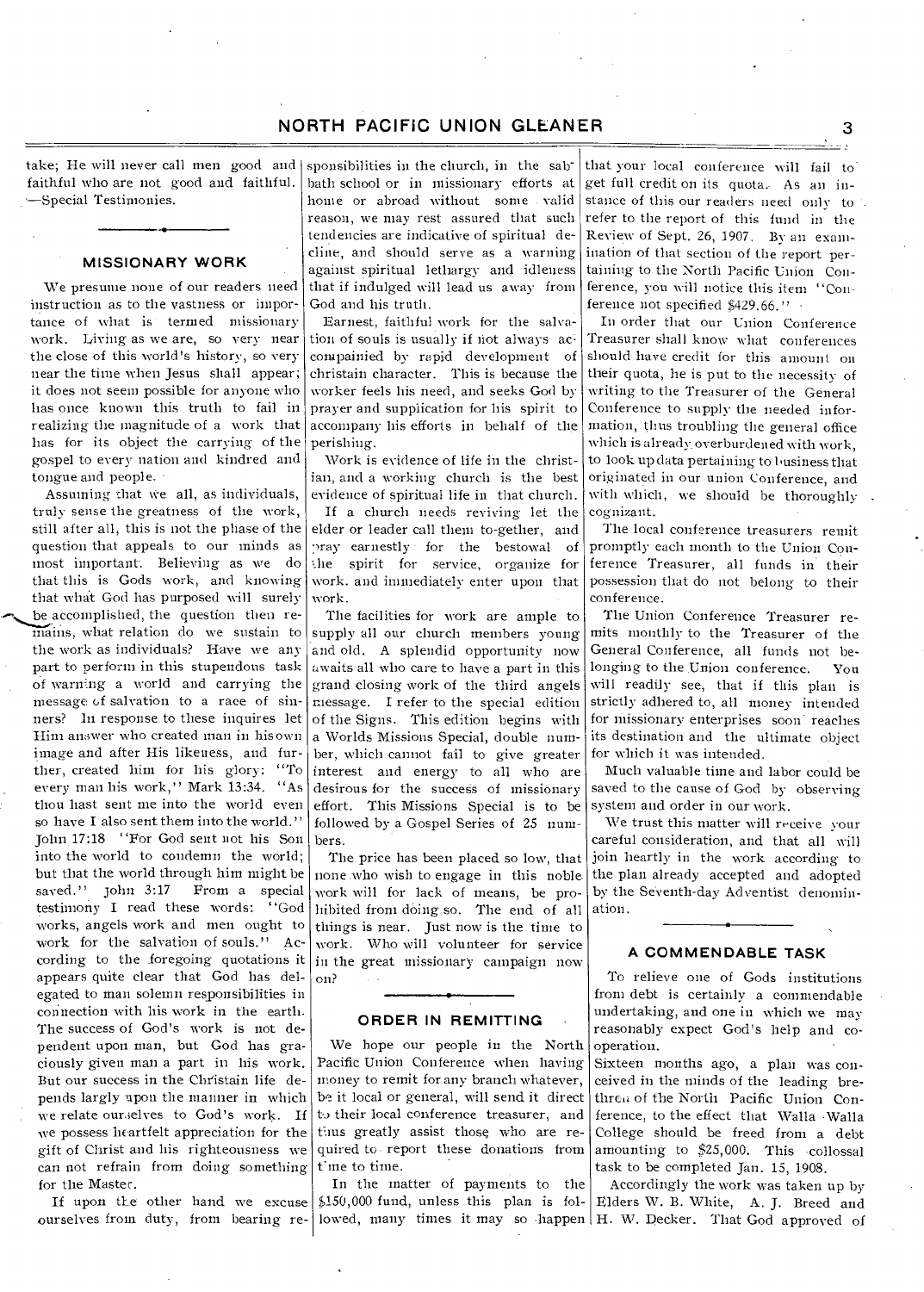the plan was clearly evidenced by the providential openings to these brethren who faithfully and systematically prosecuted the work.

Little was done through public effort but the brethren worked quietly, personally soliciting aid from such as were able and willing to assist in the enterprise.

The work has gone steadily forward until the present time. We are now within three months of the date fixed for the accomplishment of the plan. Do you ask with what prospects of success? We answer; "the goal is in sight." God has blessed the work far beyond our highest expectations.

If those who have not paid their pledges will promptly do so, the debt that has hung like a pall over our college for so many years will disappear forever. God grant that it may be so.

### **NOTICE**

#### Dear Friends:—

You no doubt are aware that our entire plant in the city of Portland was destroyed by fire on July 17th.

We have been busy getting our business into shape to supply our customers with health foods. We are now prepared to announce that we can take care of all orders that come to us with the exception of toasted corn flakes and peanut butter in glass jars. Orders for these two foods can be filled within a short time.

If our friends will bear with us and give us their assistance by being patient and supporting us as they have done in the past, we hope soon to build up even a greater business than we had before the fire. The scope of our work remains about the same and we are prepared to ship goods covering the same territory as formerly. 'Any orders sent us outside of our territory will be reported to the proper company operating in that territory.

Please notice the change of address from 843 Belmont Street to 105 Sixth Street, Portland, Oregon. Address all mail to the company at the new address.

We shall be pleased to receive your orders at once' and will give them prompt attention.

Yours very truly,

Sanitarium Food Company.

# **WESTERN WASHINGTON**

# **SNOHOMISH**

We have been laboring in this city and vicinity for some months past, sowing seed by the envelope plan, holding some meetings and many Bible readings. In March last, we tried to secure a church here, when it was not in use, in which to hold meetings, but it was refused us. Then we decided that we must build a Seventh-day Adventist church if the work were to go forward; but there were only a few Sabbathkeepers here, and they were poor. How could it be done? We talked the matter over with them, and then we sought the Lord that we might see, by some special providence financially, His will that a church should be built; and in about two weeks, two well-to-do men, outsiders, with whom we had read the Bible, at our solicitation gave us enough money to purchase the lots in a very desirable location, on a graded street, and so we were assured that it was God's will that a church should be built. We received some donations from the business men here, and our brethren gave notes, on interest, until the fall crops could be marketed; the sisters sacrificed, and ,some brethren and sisters at a distance helped us to purchase material. Several here joined in the work, and now we have a church, 24x36, with a vestibule, built over a basement of same size, which is for a church-school, and all finished inside but the seating. The paint is supplied, and a painter to help us, free of charge, to paint the outside; and the whole of it is free from any lien on the church, for which we praise the Lord.

The seeds of truth that have been sown are taking root. The country for miles is stirred. Temporary seats have been provided; so we hold our Sabbath meetings in the church. We are trying to get our school rooms ready for occupancy this year. Some of the lonely families who have children have moved here, and these, with those already here and those recently embracing the message, were, last Sabbath, organized into a church numbering twenty-eight members. Other precious souls are deeply interested, and, only yesterday, one of the men who gave one-half of the money to purchase the lots for the church took a bold stand for the truth, requesting the company where he was

business manager to relieve him as soon as possible.

To God be all the praise, We ask the prayers of our brethren and sisters everywhere that this little church may be a shining light, so that this memorial for God may bring glory to His name.

Yours with courage in the Lord, William Boynton.

### **THE CANVASSING WORK**

It will be noticed by the readers of the Gleaner that the Western Washington Canvassing Department has grown small during the past month. We are glad to say that many of the canvassers have returned to school, quite a number having earned their scholarships, which was a noticeable feature of the work this season. We are glad to say that others are planning to take up the work for the winter. We believe this is as it should be. Surely the harvest is ripe and the laborers are few. The canvassing work, properly conducted, is sionary work of the highest order, and it is as good and successful a method as can be employed for placing before the people the important truths for this time. The importance of the work of the ministry is unmistakable; this is one of God's means for enlightening the world. But He has other means also. He uses the power of the press in printing papers and books containing the messages of truth. These are essential in the carrying forward of the gospel. Many who are hungry for the bread of life have not the privilege of hearing the Word from God's delegated preachers. For this reason, it is essential that our publications be widely circulated. The sheets that come from the groaning press, to be prepared as tracts or bound up as books, are to go forth to all parts of the earth. Thus the message will go where the living preacher can not go. and the attention of many will be called to the important events connected with the closing scenes of this world's history. God has ordained the canvassing work as a means of presenting before the people the light contained in our books; and canvassers should be impressed with the importance of bringing before the world, as fast as possible, the books necessary for their spiritual education and enlightenment.—Manual for Canvassers.

C. L. Davis.

4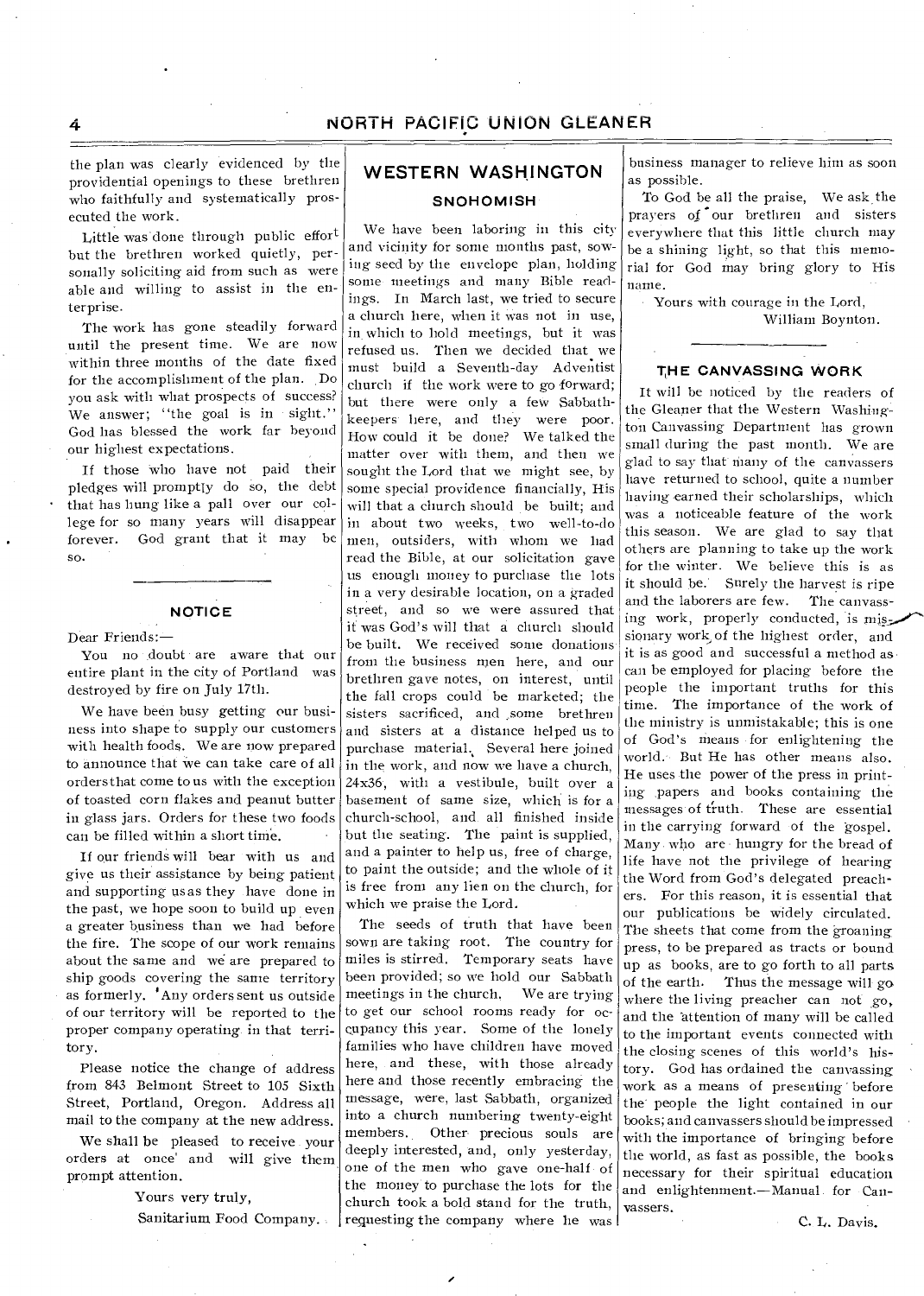# **WESTERN OREGON ROSEBURG CAMP-MEETING**

The local campmeeting for the Roseburg district began in Bellows' Grove, west Roseburg on the evening of September 13, and continued until the night of September 22. There was a better attendance from among our own people than last year, while the tent was filled every evening by friends from the city, some of whom seemed deeply interested in the truths presented. The message was given in a clear and convincing way throughout the meeting.

Almost as a body-, those in attendance took their stand for deeper consecration to the Lord and his service, while two young people gave their hearts to the Lord for the first time, and were united with His body by baptism. There are still others in this place for whom we feel a burden; and our prayer is that they may have courage to follow their convictions in this matter. May the Lord bless to the salvation of souls, the seed sown at this meeting.

The Gravel Ford Academy will open early in October, while Royal Academy will begin its work on October 15. May God's blessing rest upon both teachers and students as they take up the duties of the year.

Although the improvements about the building are not yet completed, the school year opened at Laurelwood Academy on September 5th. We have not yet had definite word from them, but we trust that this may be the beginning of a proftiable years work.

Elders J. M. Cole and W. C. F. Ward have gone to Tillamook to conduct a general meeting for our people in that vicinity. May the same good spirit which has prevailed in all other meetings this serson be present to bless and direct in all that shall be done and said.

The Astoria church school will open Monday, September 30, with Brother Franklyn P. Wheeler as teacher, while the school at Montavilla begins October 1 with the former teacher, Miss Anna Whitley in charge. Other schools will be noted later, as we receive word from them.

We trust that all our young people will manifest their interest in the reading course by taking it up with enthusiasm. ''Pastor Hsi", one of the books to be studied, is the most intensely interesting book it has ever been my. pleasure to read. None can fail to enjoy it, while its spirit of faith and consecration should be a constant rebuke to every one who does not witness in his life the power of<br>the Spirit. Some have already registhe Spirit. Some have already regis-<br>tered their names. Will not all who Will not all who wish to take the course send me at once their names and addresses to the office, 285 Salmon Street, Portland, Oregon.

Three new church buildings are in process of construction in our Conference at present. It is hoped that the Cottage Grove church will soon lie ready for dedication. This is, we believe, a very neat and creditable building- .

At Yoncalla, where Elder and Mrs C. J. Cole andBrethren T. L. Thuemler and Prescott Wheeler have been laboring the latter part of the summer, a company of believers has been raised up, and a place of worship is being erected

The brethren at Toledo have a lot cleared, and are waiting for lumber with which to begin work. for a building 20 by 30 feet. Praise the Lord for these evidences of His blessing and favor.

Edith Starbuck.

# **BRITISH COLUMBIA ENDERBY**

**As** it is some time since I sent in a report of our work, I thought I would write a few lines to let our brethren know how the work prospers in this part of the Lord's vineyard:

We have heard that the Methodist ministsr has cautioned his people not to attend our meetings, and quite a number seem very dutiful, and are hard to reach. Nevertheless, there are some souls whose love of freedom is too strong to allow them to wear anything that savors of Romish fetters; these attend, and some are interested.

Our tent season is over, but Elder Young preaches in Orange Hall every Sunday night, taking up the book of Revelation in a series of studies.

Since the tent was taken down, our work has been mostly visiting the people, and holding Bible readings when-

ever possible. Lately, two ladies have accepted the. Sabbath, though at presenttheir husbands are holding back. Last Sabbath, we visited them, and in each family we found the children dressed up and keeping the Sabb.tth with their mothers. • To-day, Sunday, I called at one of the homes, and found that if thehusband did not keep the Sabbath, he had gotten over the Sunday sacredness, for he and his children were out working.

We have been holding studies with' another lady, who felt the truths pressing home so strongly that she decided to delay further reading until a time convenient for her husband to study with us. He is a busy man, but we managed to have one study with him. He is the son of .a First-day Adventist minister, but the truth knocked away all props. We have been -unable to have another meeting with them; and I understand they have been corresponding with their father on the subject, but I believe the truth has made too deep an impression to be lightly shaken off.

Though there is prejudice here, we are making friends, and trying to break it down.

The two persons who are now keeping the Sabbath were advised by a neighbor not to let us into their. houses, as we were had people; and the person even went so far as to say that she herself would not neighbor 'with. them if we were admitted. The Lord graciously helped us to break down that prejudice; and it is our prayer, and we earnestly ask for yours, that other barriers may also be broken. down.

Robert and Isabel Greaves.

#### **SIGNS OF THE TIMES—MISSIONS NUMBER**

The great Missions Number of the Signs of the Times will soon be out, that which will tell more for missions than any other single copy of any journ al which was ever published in the world.

The people in this country have come to know us as those who believe in the literal coming of Jesus Christ, but who set no date for his coming.

They have come to know us as those who stand for the immutable law of God and the seventh-day Sabbath as it was taught and kept by Jesus.

They have come to know us as a peo-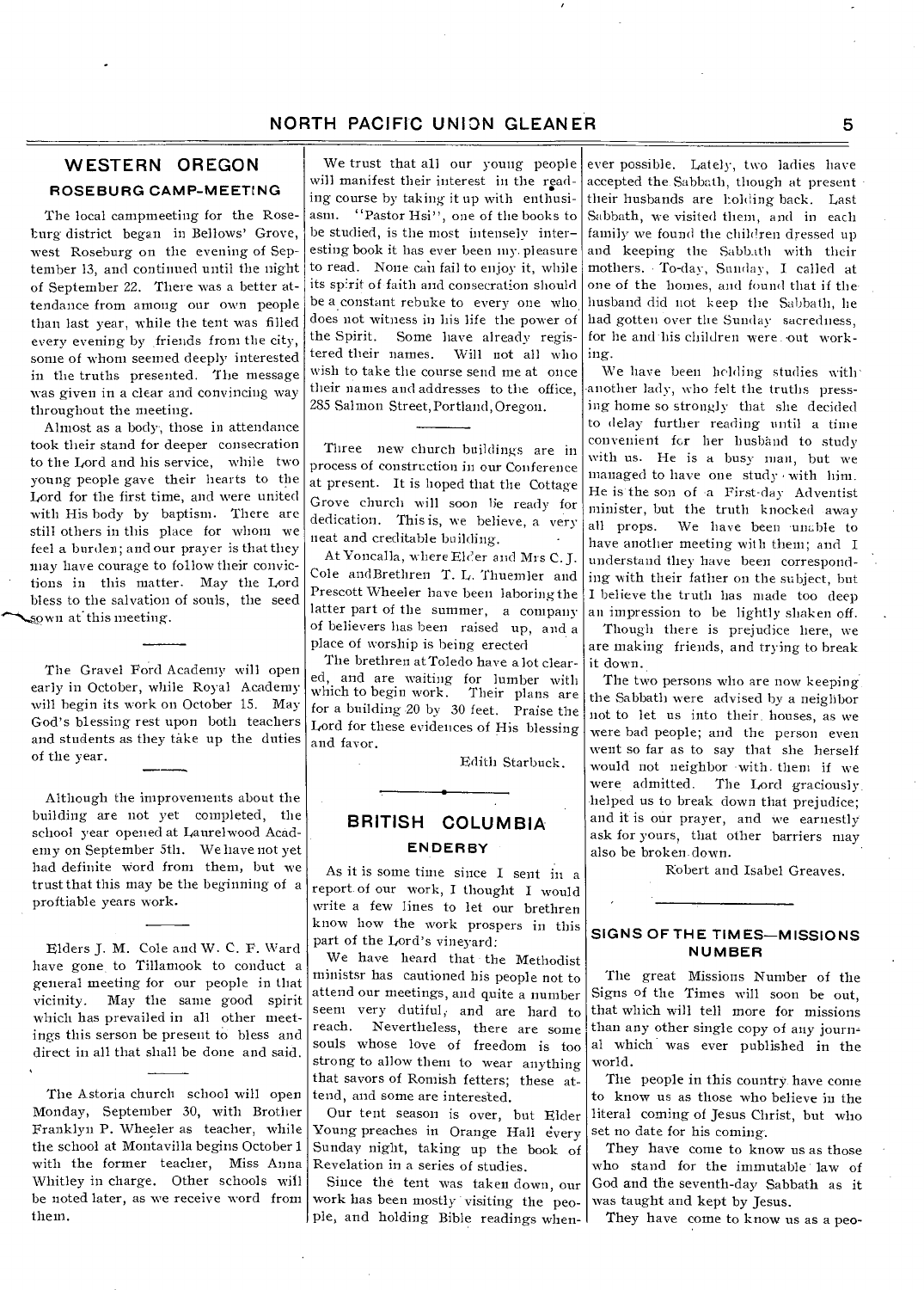ple of temperance and hygiene, whose health principles have permeated the very nation.

They have come to know us as exponents of true religious liberty, not for ourselves, but for the other man. Why should they not also know us as a missionary people? Or, in other words, why should they not know that this truth which we profess—the everlasting gospel, which has made us all these other things which they have come to know us\_ to be—has also made us a missionary pcople, one that believes not simply in bearing the truth to those who may know a part of it, but in carrying it to earth's remotest hounds, to those that sit in darkness, in the shadow of death, -under the awful superstition and slavery of heathendom?

This our Missions Number will reveal to the world. The very statistics which are in it will make it worth more than the price of the paper.

It will have thirty-two portraits of pioneer missionaries and noted workers of other denominations, those who have blazed the way for this blessed truth.

It will have statistics in regard to missions which can he found in-no other journal, and its articles are just as good as the best that have ever been furnished in the past.

The Signs of the Times has rightly been called "our pioneer paper;" consequently it is the' paper of our people, your paper as well as ours.

How many there are of the children, women, and also men, in our churches who could, for several weeks, do well in selling the Missions Number of the Signs! And how much blessed truth that would bring before the people, wouldn't it? and in a way that would not prejudice, and at the same time be a splendid opening for teaching to follow. And then we all have relatives and friends to whom we ought to send this important number.

Following the big Missions Number will be another series of a half-year which will especially present the truth in Bible reading form. The two central Pages of the Signs will be given to that, in which the Word of God, strong and bold, will present the truth itself to the readers. Besides this, there will be articles on the great pillars of truth in Daniel, Revelation, Romans, the law of God, the gospel, and other matters of importance. The Outlook will ever tell of the great world-movements.

### SUBSCRIPTION PRICE

MISSIONS SPECIAL, DOUBLE NUMBER

- Single copy -  $\cdot$  \$0 10 Five or more mailed direct from the Signs office to names and addresses furnished, per copy 08
- BIBLE READINGS SERIES, 25 NUMBERS Twenty-five numbers (6 months),
- including the Missions Double Number, to one address
- Five or more to one address, for six months, each  $-$  -  $-$  50
- Five or more (new subscriptions) mailed direct to single names and addresses, when furnisi: ed by one person, six months, each - - - - - -

(Correspondence with these persons must be carried on by the persons sending in name ;.) Single copy, one year, including all special numbers  $-150$ To foreign countries; including

Canada - - - - - 1 *75*  Address this office, or Signs of the Times, Mountain View, Cal.

#### **HOME-BUILDING**

A series of very interesting and instructive articles will appear in the Signs of the Times, beginning November 13, under the heading of "Home Building." These articles are from the pen of L. D. A. Stuttle, and will he of special interest to every member of the family. Here are the titles:

1. Home: What It Means.

- 2. Honorable Young Manhood.
- 3. Beautiful Young Womanhood.

4. Acquaintance, Friendship, Proprieties.

- 5. Honorable and Proper Courtship.
- 6. Marriage and Its Meaning.
- 7. The Husband in the Home.
- 9. The Wife in the Home.
- 9. The Family Altar.
- 10. The Father.
- 11. The Mother.
- 12. The Son.
- 13. The Daughter.
- 14. Reading in the Home.
- 15. Order in the Home.
- 16. Simplicity in the Home.
- 18. Mutual Helpfulness.
- 19. Gatherings in the Horne-Associations.
- 20. The Master in the Home.
	- 21. The Outshining of the Home. Besides this list of helpful articles,

there will be another series, entitled "Observations on Home Life," by Mrs. E. H. Adams, an author of several excellent books and a lady of many years' experience.

There will also be talks to the youth, talks on health and- temperance, interesting information, and occasional helpful stories and sketches. The Home Department alone will be worth the  $75$  price of the paper for a year.

- A 'Bible Readers' Band" will be started, and it is hoped that many thousand subscribers to the Signs will join this band will read the Bible through in one or two years. A brief outline of each book in the Bible, by whom and when written, and other important data, will be given, together with suggestions as to how to take up the study in order to make it the most interesting and 50
	- profitable. Remember that the special series of -the Signs in which the above-named articles will appear begins with the great Missions Number, October 30, and will include the Bible Readings Series of the twenty-five special numbers.

#### SUBSCRIPTION PRICE

BIBLE READINGS SERIES, 25 NUMBERS

- Twenty-five numbers (6 months), including the Missions Double
- Number, to one address  $-$  \$0 75 Five or more to one address, for  $six$  months, each - - -  $50$
- Five or more (new subscriptions) mailed direct to single names and addresses, when furnished
	- by one person, for six months, each - - - - - - - 50
- (Correspondence with these persons must be carried on by the person sending in the names:)
- Single copy, one year, including all special numbers - - - 1 50 To foreign countries, including Canada - - - - - 1 *<sup>75</sup>*
	- Address your State Tract Society.

#### **APPOINTMENTS'**

The Lord willing, I shall endeavor to meet with the following churches and companies:

- Farmington, Oct. 11-16, Edwall, Oct. 18-20,
- 
- Odessa, Oct. 22-24, Wilson Creek, Oct. 25-27,
	- Wenatchee, Oct. 29 to Nov. 4, Chelan, Nov. 4-17.
- Please notice change of dates.
	- H. J. Schnepper.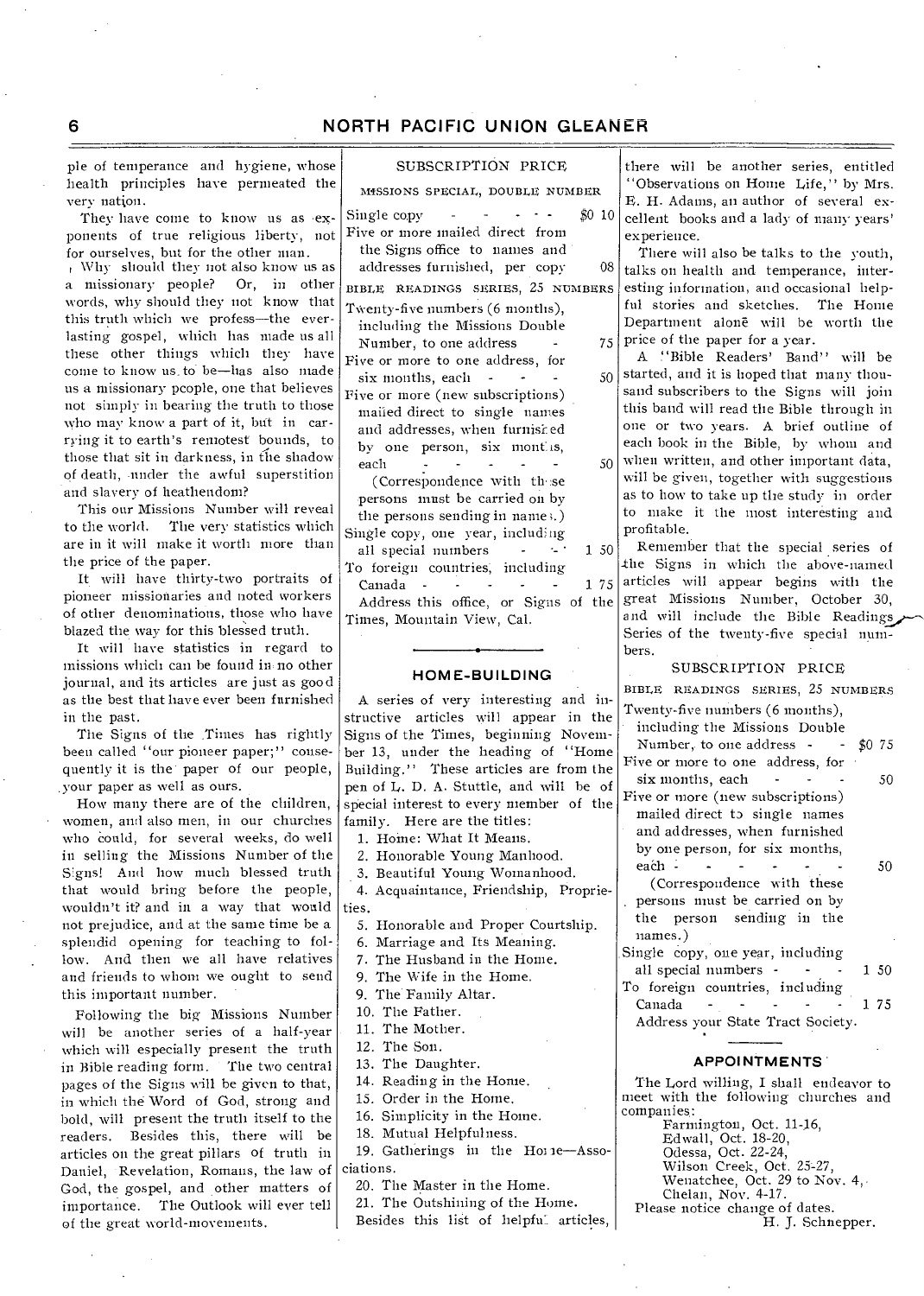| NORTH PACIFIC UNION CON-<br>FERENCE RECEIPTS FOR                                                                        |           | <b>ITEMS</b>                               | Remember the pledges to the College<br>Debt Fund will be due and payable Oct. |
|-------------------------------------------------------------------------------------------------------------------------|-----------|--------------------------------------------|-------------------------------------------------------------------------------|
| SEPTEMBER, 1907                                                                                                         |           | Brother C. H. Castle has been chosen       | 15, 1907. Send all remittances to C. H.                                       |
|                                                                                                                         |           | as elder of the Walla Walla church.        | Castle, Box 429, Walla Walla Washing-                                         |
| Tithe                                                                                                                   | \$340 45  | His help is much appreciated.              | ton.                                                                          |
| Second Tithe                                                                                                            | 251 56    |                                            |                                                                               |
| Annual Offerings -                                                                                                      | 16 11     |                                            |                                                                               |
| Africa -                                                                                                                | 5 5 5     | Prof. W. E. Nelson was chosen as           | The collection taken last sabbath in                                          |
| Atlanta College                                                                                                         | 70        | superintendent, and Miss Elsie Graham      | the College Place church amounted to                                          |
| Colored Work                                                                                                            | 11 09     | as secretary of the Collece Place sabbath- | over $$100.$<br>This was for the work                                         |
| Denial Box<br>$\sim$                                                                                                    | 3 3 2     | school for the present quarter.            | among the colored people, as previously                                       |
| West Indian Training School                                                                                             | 18 00     |                                            | announced.                                                                    |
| Foreign Missions -                                                                                                      | 46 29     |                                            |                                                                               |
| First-day Offerings                                                                                                     | 62 41     |                                            | The encouraging news has just been                                            |
| $\mathcal{L}(\mathcal{L}(\mathcal{L}))$ . The $\mathcal{L}(\mathcal{L}(\mathcal{L}))$<br>India<br>$\tilde{\phantom{a}}$ | 3 00      | Brother S. C. Hanson has returned          | received from Brother Carl Weaks, that                                        |
| India Mountain Mission                                                                                                  | 58 00     | from Spokane and has resumed his           | he has sufficiently recovered from his                                        |
| International Pub. Assn.                                                                                                | 20        | studies at Walla Walla College for an-     | illness, as to be able to sit up part of the                                  |
| Kingston Relief -                                                                                                       | 1 00      | other year.                                | time.                                                                         |
| \$150,000 Fund                                                                                                          | 272 65    |                                            |                                                                               |
| Southern Field                                                                                                          | 4 50      |                                            |                                                                               |
| Spartanburg Church                                                                                                      | 70        | Urgent calls have been coming of late      | Brother A. D. Guthrie the state agent                                         |
|                                                                                                                         | 130 55    | for church-school teachers.<br>Who is      | of the Southern Idaho Conference has                                          |
| Sabbath-school Offerings                                                                                                |           | ready to respond, "Here am I send          | been spending a few days at College                                           |
| Thibet -<br>$\sim 100$                                                                                                  | 1.00      | $me.$ "                                    | Place recently in the interests of the                                        |
| West Indies -                                                                                                           | 50        |                                            | canvassing work.                                                              |
| Passage to India -                                                                                                      | 93 50     |                                            |                                                                               |
| Walla Walla College                                                                                                     | 66 00     |                                            |                                                                               |
| Gleaner <sup>1</sup><br>$\sim$                                                                                          | 23 50     | Brother Henery Haefft who was a stu        | NOTICE TO YOUNG PEOPLE                                                        |
| Personal Accounts                                                                                                       | 10 00     | dent at the college last year, has just    | Owing to certain conditions, it is nec-                                       |
|                                                                                                                         |           | returned to pursue his studies another     | essary to make some changes in regard                                         |
|                                                                                                                         | \$142058  | vear.                                      | to ordering the books for our Reading                                         |
| C. H. Castle, Treasurer.                                                                                                |           |                                            |                                                                               |
|                                                                                                                         |           |                                            | Course. Note carefully the following<br>directions:                           |
|                                                                                                                         |           | Prof. W. A. Yarnell has resigned           |                                                                               |
|                                                                                                                         |           | from his position as principal of Mt Ellis | The books will be studied in the order                                        |
|                                                                                                                         |           | Academy, and Prof Kenneth Haughey-         | named:                                                                        |
| \$150,000 FUND                                                                                                          |           | has been chosen as his successor.          | "Early Writings" \$0.75.                                                      |
| Paid to Union Conference                                                                                                |           |                                            | "Into All the World," cloth, \$0.50;                                          |
| Treasurer to Sept. 1, 1907                                                                                              | \$5924 52 |                                            | paper, \$0.35.                                                                |
| Paid to General Conference                                                                                              |           | Brother T. G. Johnson has been se-         | "Outline of Mission Fields," free to                                          |
| Treasurer direct to Sept. 1.                                                                                            |           | lected as leader and Mrs. Helen C. Con-    | all who order "Into All the World";                                           |
| 1907 -                                                                                                                  | 2115 52   | ard as assistant secretary of the mission- | will be sent at the same time such order                                      |
|                                                                                                                         |           | ary society of the College Place church.   | is filled, or later.                                                          |
| Received During September                                                                                               |           |                                            | World Map, showing prevailing re-                                             |
| by Union Conference                                                                                                     |           |                                            | ligions, $$0.50$ .                                                            |
| Treasurer                                                                                                               |           | Elder H. W. Decker stopped at              | "Pastor Hsi," cloth, \$1.00; paper,                                           |
|                                                                                                                         |           | Walla Walla on his return to Portland      | \$0.65. It may be possible to secure this                                     |
| Western Oregon                                                                                                          | 103 59    | from Idaho, where he had been laboring     | book bound with another, giving the                                           |
| Western Washington =                                                                                                    | 102 41    | in the interests of Walla Walla College.   | story of Hsi's life to the time of his                                        |
| Montana                                                                                                                 | 45 15     |                                            | Watch the Review and In-<br>conversion.                                       |
| Idaho                                                                                                                   | 21 50     |                                            | structor for announcements.                                                   |
|                                                                                                                         |           |                                            | Order direct from the Review and                                              |
| Total to Sept. 30, 1907 - \$8312 69                                                                                     |           | Brethren Henery Dirksen and John           |                                                                               |
|                                                                                                                         |           | Oster, have been chosen to look after      | Herald Publishing Company, Takoma                                             |
| Still Due on Quota                                                                                                      |           | the spiritual interests of the German      | Park, Washington, D. C. ("Early                                               |
| British Columbia                                                                                                        | \$40470   | S venth-day Adventist church in Walla      | Writings" may be ordered from tract                                           |
| Montana                                                                                                                 | 387 22    | Walla.                                     | societies or other publishing houses, if                                      |
| Upper Columbia                                                                                                          | 1103 47   |                                            | desired.)                                                                     |
| Southern Idaho                                                                                                          | 429 14    |                                            | 'Remember, young people, that "wise                                           |
| Western Oregon                                                                                                          | 1719 97   | Elder A. J. Breed has just returned        | men lay up knowledge'' (Prov. $10:14$ ).                                      |
|                                                                                                                         |           | fr m North Yakima where he has been        | The greatest theme we can consider is                                         |
| Western Washington -                                                                                                    | 1630 31   | looking after the collection of some ac-   | the plan of salvation; and the greatest                                       |
|                                                                                                                         | \$5674 81 | counts, which are due the North Yak-       | work in the world to-day is the giving                                        |
|                                                                                                                         |           | ima Sanitarium. The Sanitarium, he         | of the gospel to a lost world.                                                |
| C. H. Castle, Treasurer.                                                                                                |           | says, is enjoying good patronage.          | M. E. Kern.                                                                   |
|                                                                                                                         |           |                                            |                                                                               |
|                                                                                                                         |           |                                            |                                                                               |